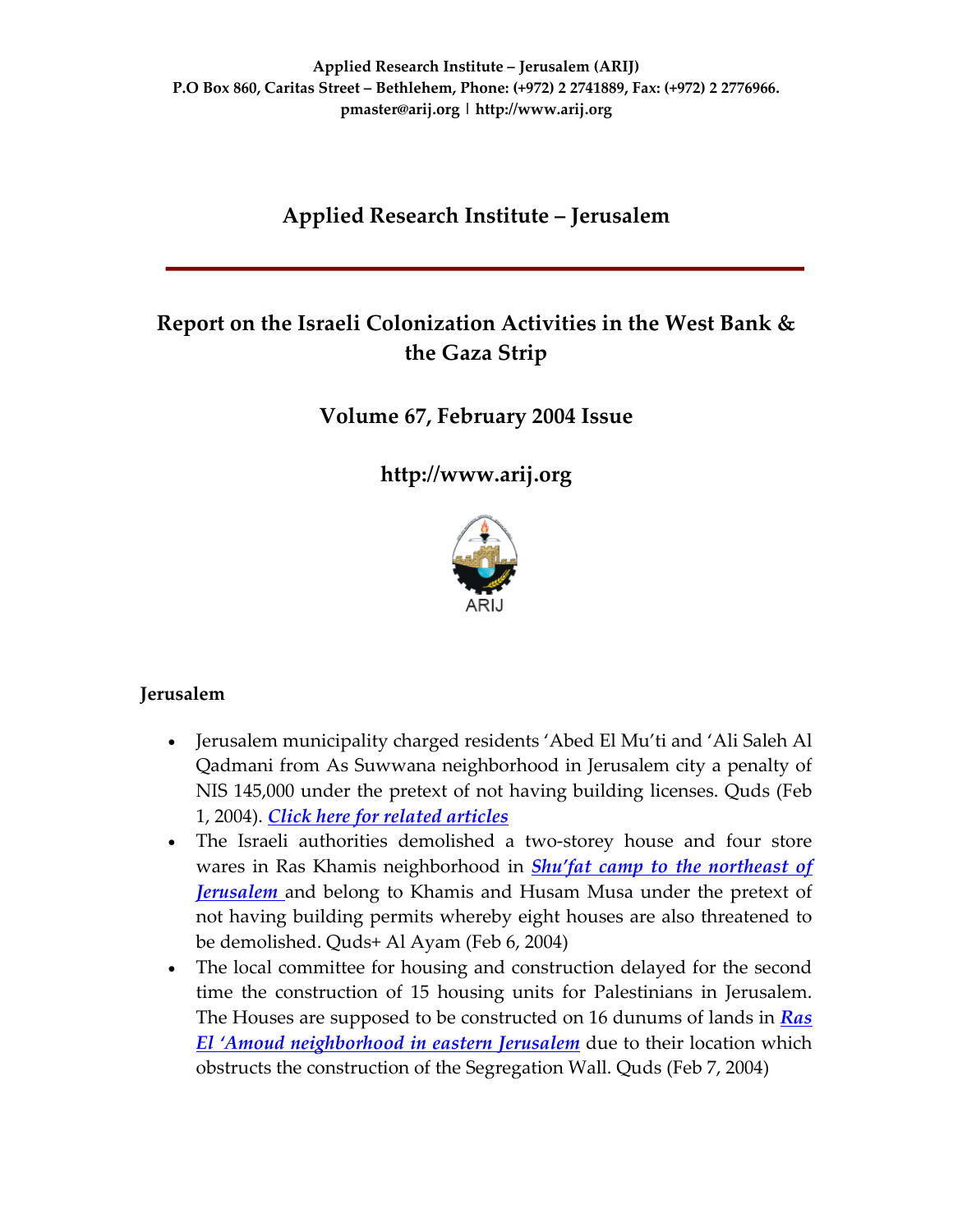- The Israeli colonial committee "Al Ad" took over 16 houses in Silwan village forcing dwellers to evacuate them under the threat of weapons claming their ownership of the houses. This provocative act came to connect the Jewish places in Silwan city with David's city and another "under construction "project in the Dung Gate to then reach the Walling Wall. Furthermore, colonists were later forced to evacuate two of the houses (out of the 16) which are owned by Al 'Ajouli family. Quds (Feb 9, 2004). *Click here for related [articles](http://www.poica.org/editor/case_studies/view.php?recordID=351)*
- The IOF demolished the house of Ibrahim Muhammad Attiya Baragheth in Al Mu'alemen outskirt in Beit Hanina neighborhood under the pretext of not having building permits. The house of Amal Suleiman 'Abed El Muhsen Kawasbeh was also demolished under the same pretext. Residents of Beit Hanina found demolition orders hanged on walls of their houses on the same day of demolition. Moreover the wall which surrounds the two dunums of land owned by Muhammad Bader Al Natsha was severely damaged by the demolition process. Quds (Feb 10, 2004). *Click here for related [articles](http://www.poica.org/editor/case_studies/view.php?recordID=351)*
- The IOF demolished a four-storey building in Al Ashqariya neighborhood in Beit Hanina area under the pretext of being unlicensed. The building belongs to Adnan Salameh Al Shubaki; The IOF also demolished residential building owned by Hussein 'Ali Abu Rmaleh in Al Isawiya town northeast of Jerusalem city under the same pretext. Wafa (Feb 11, 2004)
- The IOF demolished the house of Issa Yacoub Katamesh in 'Ein El Luza neighborhood in the town of Silwan for not being able to the NIS 40,000 penalty. The IOF also demolished the house of Khalid and Jamal Al Faqeh in Al 'Aqaba neighborhood in Beit Hanina and another two two‐storey building in Wad El Dam and belongs to Adnan, Nafeth, Wael, Isam and Muhammad El Shubaki under the pretext of not having building permits. Quds (Feb 11, 2004)
- The Israeli Supreme court issued an order to stop the construction of *[the](http://www.poica.org/editor/case_studies/view.php?recordID=332) [Segregation](http://www.poica.org/editor/case_studies/view.php?recordID=332) Wall in Shu'fat and 'Anata areas* which is constructed on 110 dunums of land. The two aforementioned areas are located within Jerusalem municipality borders. Quds (Feb 12, 2004)
- Israeli surveyors continued their surveys in the areas of *Al [Ram](http://www.poica.org/editor/case_studies/view.php?recordID=287) and Al Bareed [outskirt](http://www.poica.org/editor/case_studies/view.php?recordID=287)* for the Segregation Wall path in the area. Owners were asked to evacuate their stores located near 'Atarot industrial zone due to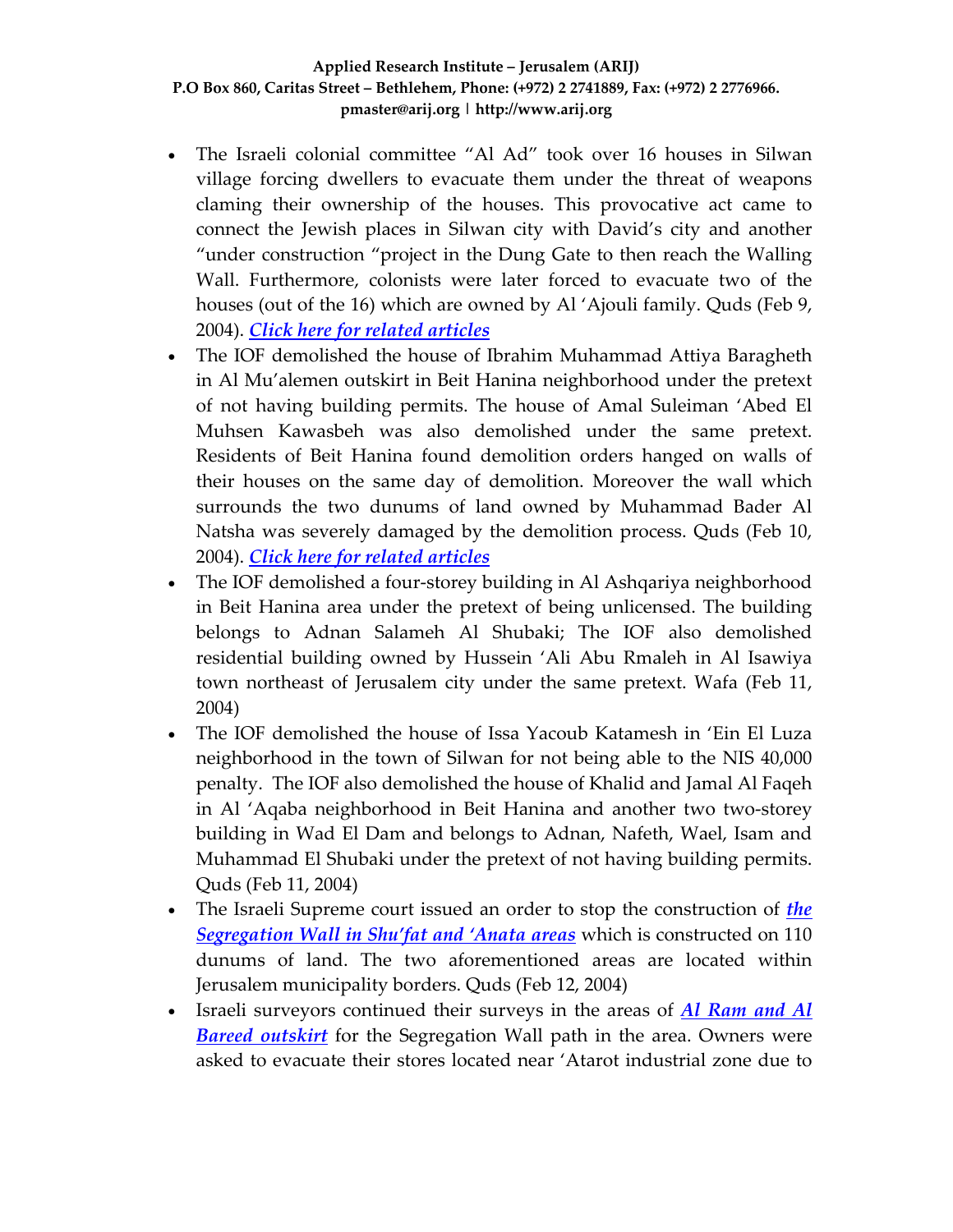their location close to the Wall path which starts from Dahiyat Al Barid checkpoint to Qalandiya checkpoint in the north. Quds (Feb 13, 2004).

- The Israeli bulldozers demolished without pre-notification two houses owned by Hussein Shehda Abu Ramouz in Ras El 'Amoud neighborhood under the pretext of not having building permits. Quds (Feb 18, 2004)
- Jerusalem municipality court delayed the demolition of five houses in Jerusalem city according to the appeal presented by residents to the court in order to get building permits. Houses belong to Jamal Totah, Fatima Id'as, Amena Qara'in, Ilham Zakariya Al 'Akari and Issa Shamasneh. Al Ayam (Feb 18, 2004)
- Israel plans to build a new project in Jerusalem city (Zion Mountain) which includes a Public Park and a restaurant on 10 dunums of land. Lands belong to the Greek Orthodox Church. Quds (Feb 21, 2004)
- The IOF demolished the house of Ahmad Jamel Shqirat in the town of El Sawahra El Sharqiya to the south of Jerusalem city due to its location close to the Segregation Wall. The IOF also handed tens of families military orders to demolish their houses under the same pretext. Among the families, the following were known: Isma'il Shqirat and Jamel El Salhout were known. Quds (Feb 25, 2004)
- Israel started constructing 42 kilometers long part of the Segregation Wall in *Beit Surik village to the [northwest](http://www.poica.org/editor/case_studies/view.php?recordID=329) of Jerusalem city* which will extend from El Kana colony to Ofar prison in the north the West Bank. The wall, when completed is planned to reach 96 km long. The IOF also razed 40 dunums of agricultural land cultivated with Olive and Almond trees in *Qatanna village to the [northwest](http://www.poica.org/editor/case_studies/view.php?recordID=314) of Jerusalem city* and belong to Musa 'Abed Allah and Muhammad Tah. Quds (Feb 25, 2004)
- The IOF threatened residents living close to the Segregation Wall in El Sawahra El Sharqiya, *Abu Dis and El 'Ezariya villages to the [southeast](http://www.poica.org/editor/case_studies/view.php?recordID=329) of [Jerusalem](http://www.poica.org/editor/case_studies/view.php?recordID=329)* of denying their Jerusalem IDs in case they refuse to evacuate their houses and live within municipality borders. The IOF also installed several numbers of cement blocks in Ash Shayyah area. Quds (Feb 25, 2004)
- The Israeli bulldozers uprooted 200 Olive trees and isolated 1200 dunums of agricultural lands cultivated as well with hundreds of Olive trees in *[Al](http://www.poica.org/editor/case_studies/view.php?recordID=296) Khas village to the northeast of [Bethlehem](http://www.poica.org/editor/case_studies/view.php?recordID=296)*. In addition, seven Palestinian houses are going to be isolated due to their location which obstructs the path of the wall that is being built in Al Khas village to reach Sur Bahir city and El Sheikh Sa'd village. Lands located in Al Jof, Al Rowaq, Shab El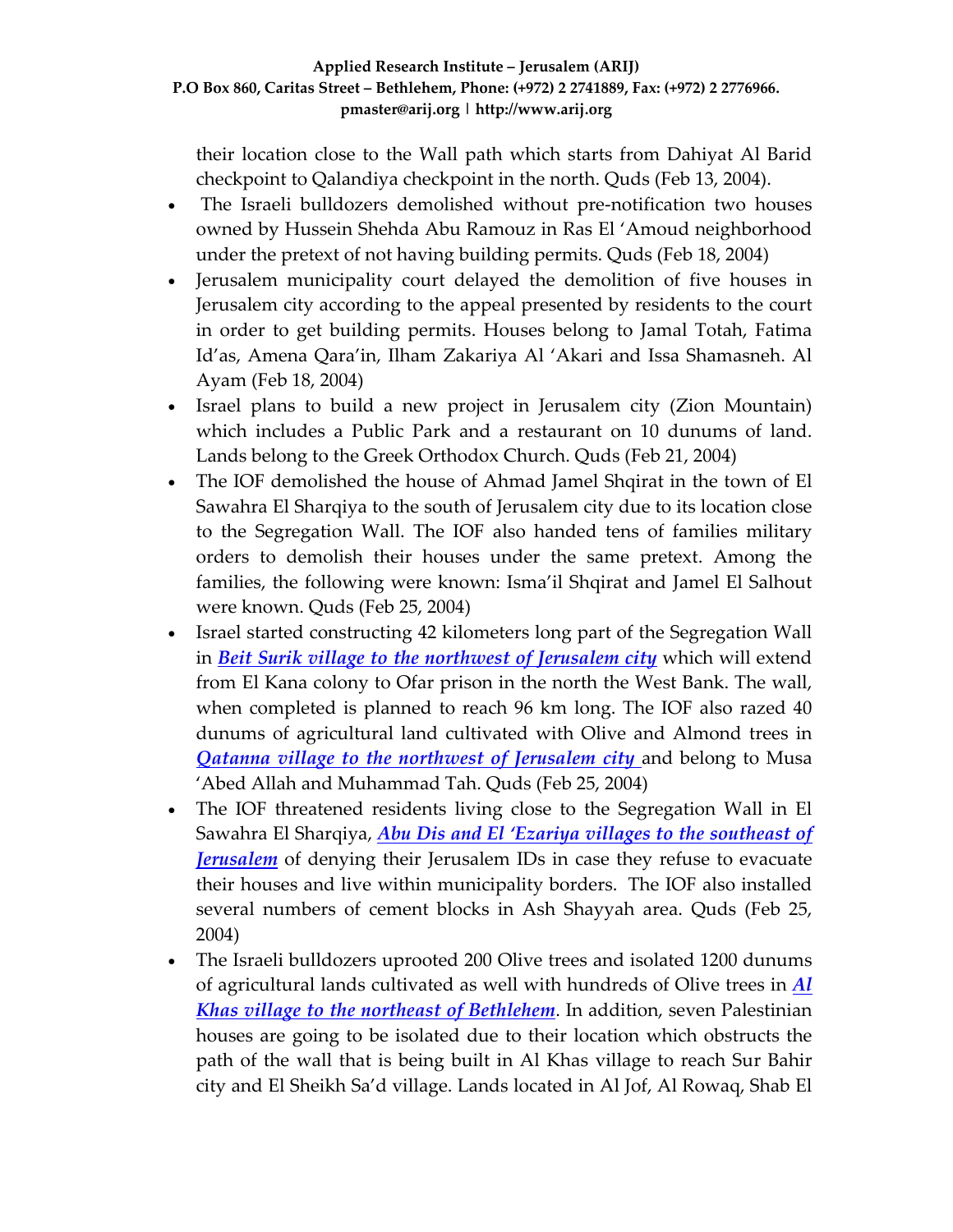Hunoud, Sha'b Al Ber, Al 'Ishe, Al Jenab, Al Salalem and Khirbet Yerekot are also threatened by the construction of the Wall. Moreover the IOF continued erecting a 2km bypass road in Jabal El Mukkabir to connect it with the Segregation Wall. As a result, 150 Olive trees were uprooted. The IOF also installed a row of barbed wires on the entrance of El Sheikh Sa'd village, Wad El Humus and El Mentara areas. Al Ayam+ Quds (Feb 26, 2004).

• The IOF demolished without pre-notification the house of Muhammad 'Ezat 'Abed El Qader Al Kiswani in Tel El Ful area in Beit Hanina city to the north of Jerusalem city under the pretext of being un‐licensed. Al Ayam (Feb 26, 2004)

# **Qalqiliya**

- Colonists of Karne Shomron prevented the IOF from dismantling several numbers of caravans in the nearby outpost of Allon Shilo to the east of Qalqiliya district to construct a synagogue in the area. Quds (Feb 21, 2004)
- The Israeli bulldozers razed vast areas of lands in 'Isla town to construct a new Israeli neighborhood that connects with the nearby Alfei Menashe colony. Moreover, the IOF erected 2km length and 8m width bypass road to connect the neighborhood with the aforementioned colony. It is worth mentioning that the IOF razed 80 dunums of lands in the town during the last two weeks. Quds (Feb 25, 2004)

### **Bethlehem**

- The IOF demolished a three-storey house of Muhammad Odeh from Aida refugee camp in Bethlehem, displacing 25 dwellers. Wafa (Feb 2, 2004)
- Colonists of *[Tekoa](http://www.poica.org/editor/case_studies/view.php?recordID=346)* and Rumman took over 10 dunums of land from Tathura area to the east of Tequ' town to expand colonies borders. Wafa (Feb 8, 2004)
- The Israeli bulldozers demolished three houses in *Al Khadr [village](http://www.poica.org/editor/case_studies/view.php?recordID=345) to the southwest of [Bethlehem](http://www.poica.org/editor/case_studies/view.php?recordID=345) district*. Houses belong to 'Ali Salim Musa and composed of two floors, Muhammad Musa and Muhammad Musa Judeh Sbeih. Quds (Feb 13, 2004)
- The Israeli troops invaded the village of Husan near Bethlehem city and dynamited the house of Martyr Muhammad Issa Za'oul after planting it with heavy explosive devices; thus displacing 13 dwellers. Another three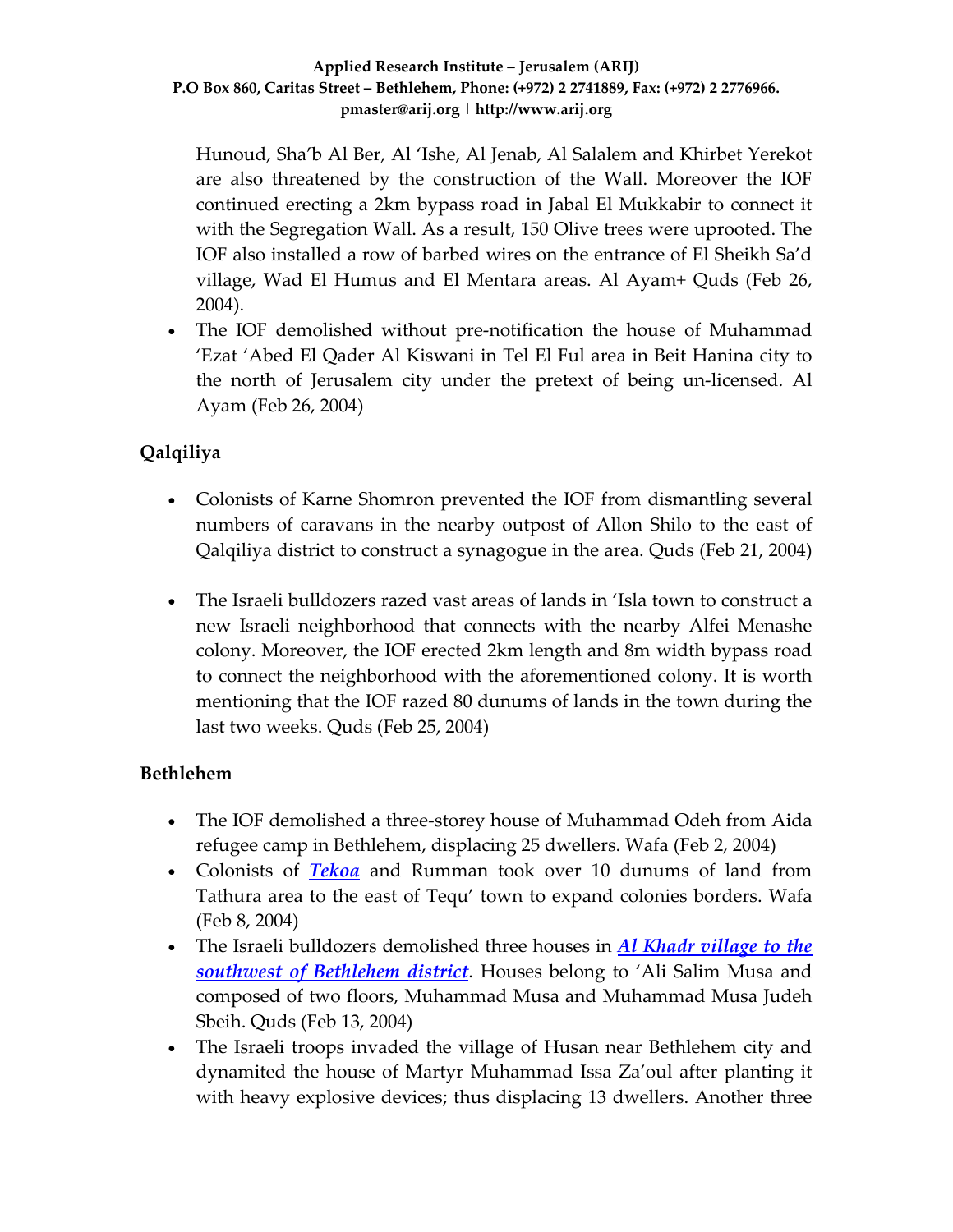houses were severely damaged by the process and belong to Muhammad Jamal Za'oul, Mazen Hani Za'oul and Khalil Isma'il Hamamreh. Quds+ Arab y net (Feb 23, 2004)

- The *[Segregation](http://www.poica.org/editor/case_studies/view.php?recordID=360) Wall in Bethlehem district* will isolate 70,000 dunums of land which constitute 11.5% of Bethlehem total area. Al Ayam (Feb 25, 2004)
- The IOF dynamited the house of Martyr Hassan Abu Sh'era in El 'Aza refugee camp and another two‐storey house in Aida camp which belongs to Ibrahim 'Abed El Rahman Abu Jondiya in Bethlehem city. Wafa+ Quds (Feb 27, 2004)
- The IOF handed Omar, Musa and Hussam Salah, residents of El Balao' area in the old city of Bethlehem military warnings notifying them to stop construction of their houses. Quds (Feb 28, 2004)

# **Jenin**

The IOF closed vast areas of land in Al Jalama village and constructed several numbers of checkpoints with earth mounds and cement blocks. Quds (Feb 7, 2004)

- The IOF demolished the house of Ahmad Lutfi Khalaf in *Burqin [village](http://www.poica.org/editor/case_studies/view.php?recordID=350) to the west of [Jenin](http://www.poica.org/editor/case_studies/view.php?recordID=350)* district and razed several numbers of Olive trees in the area. Al Ayam (Feb 7, 2004)
- The IOF took over a four-storey building in Silat Adh Dhahr to the south of Jenin district and turned it into military barrack. The building belongs to Mazen, Majed, Naser and Hussein Fahmi Taher. Quds (Feb 10, 2004)
- The IOF handed a resident from *Al [Mugheir](http://www.poica.org/editor/case_studies/view.php?recordID=322) village to the east of Jenin [city](http://www.poica.org/editor/case_studies/view.php?recordID=322)* notification to confiscate his 141 agricultural dunums of land cultivated with Olive and Almond trees for the Segregation Wall process. Quds (Feb 13, 2004)
- The IOF dynamited the house of Martyr Gazal Muhammad Frehat in El Yamun town to the northwest of Jenin district after planting it with explosive devices. Quds+ Al Ayam (Feb 16, 2004)
- The IOF took over five dunums of agricultural land located in the southern entrance of Al Jalama village north of Jenin district and constructed a military watch tower in the area. Not forgetting to mention that the IOF razed more than 100 dunums of land in the last few days near Kaddim colony and uprooted tens of Olive trees and Grapes. Wafa (Feb 22, 2004)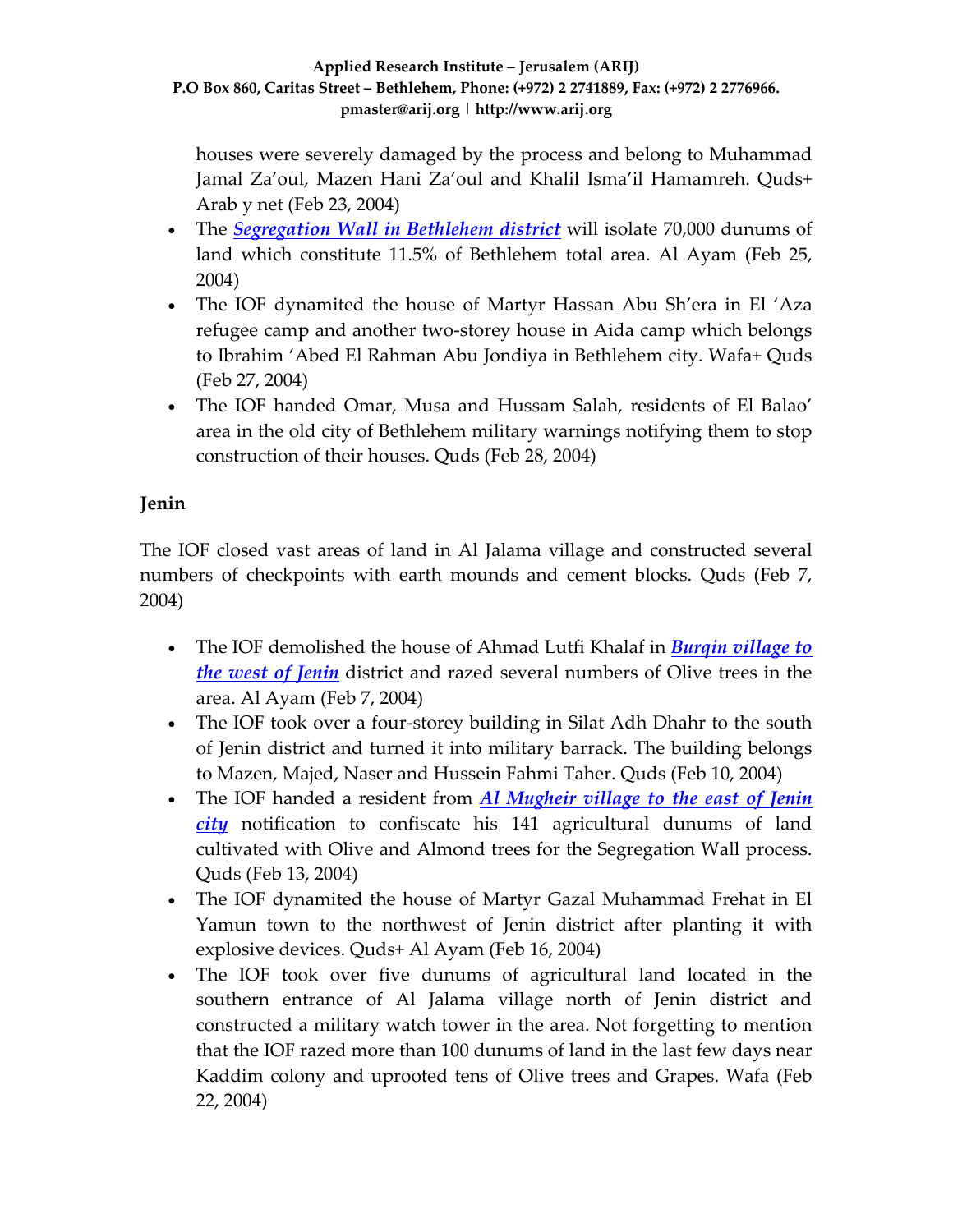- The IOF dynamited the house of Muhammad Tahayna from *[Silat](http://www.poica.org/editor/case_studies/view.php?recordID=342) El [Harithiya](http://www.poica.org/editor/case_studies/view.php?recordID=342) village* to the northwest of Jenin district. Quds (Feb 20, 2004)
- The IOF confiscated 90 dunums of agricultural land owned by Muhammad Saleh Sawafta and another 67 dunums owned by Yahia Jamel Magle in Bardala village in the northern valleys due to their location close to the Segregation Wall path. Quds (Feb 24, 2004)

### **Tulkarm**

- The Israeli bulldozers started razing 150 dunums of agricultural land in Kafr El Labad village east of Tulkarm district near Deiraban outpost constructed in 1999. Lands are mostly cultivated with Olive trees and belong to Abu Jabara and Abu Bakir families. Quds (Feb 8, 2004)
- The IOF handed ten families military orders to evacuate their houses under the pretext of being unlicensed and due to their location close to the Segregation Wall path. Houses belong to Husam and Basam Salem 'Asi, Farid 'Abed El Jabar Karakh, Mahmoud 'Abed Allah Karakh, Othman Zaki 'Arafat, Reyad 'Abed El Karim Isma'il Omar, Shakir Mahmoud Bdar and Imad Salman Hazhaza. Al Ayam (Feb 10, 2004)
- The IOF escalated their provocative actions at Irtah checkpoint to the west of Tulkarm district by adding 6 new caravans and barber wires to the area. Al Ayam (Feb 13, 2004)
- The IOF started removing 8km from the Segregation Wall near Zita and *Baqa El [Sharqiya](http://www.poica.org/editor/case_studies/view.php?recordID=356) villages in Tulkarm district*. Quds (Feb 22, 2004)
- In a report issued by the financial department in Tulkarm district assured that the Segregation Wall process devoured more than 39860 dunums of lands, of which 35047 dunums were cultivated with Olive, Citrus, Almond and Field crops. Quds (Feb 24, 2004).

# **Nablus**

- Colonists of Yizhar constructed caravans on lands of 'Urif, 'Einabus, Madama, Burin, Huwwara and 'Asira El Qibliya to the south of Nablus district and aggressed on Palestinian houses in the area and tried to burn the house of Samir Sawalmeh. Quds (Feb 5, 2004)
- The Israeli bulldozers continued razing vast areas of lands and uprooting hundreds of trees alongside the road leading to Haris town to the southwest of Nablus city reaching to Deir Istiya town. Al Ayam (Feb 5, 2004)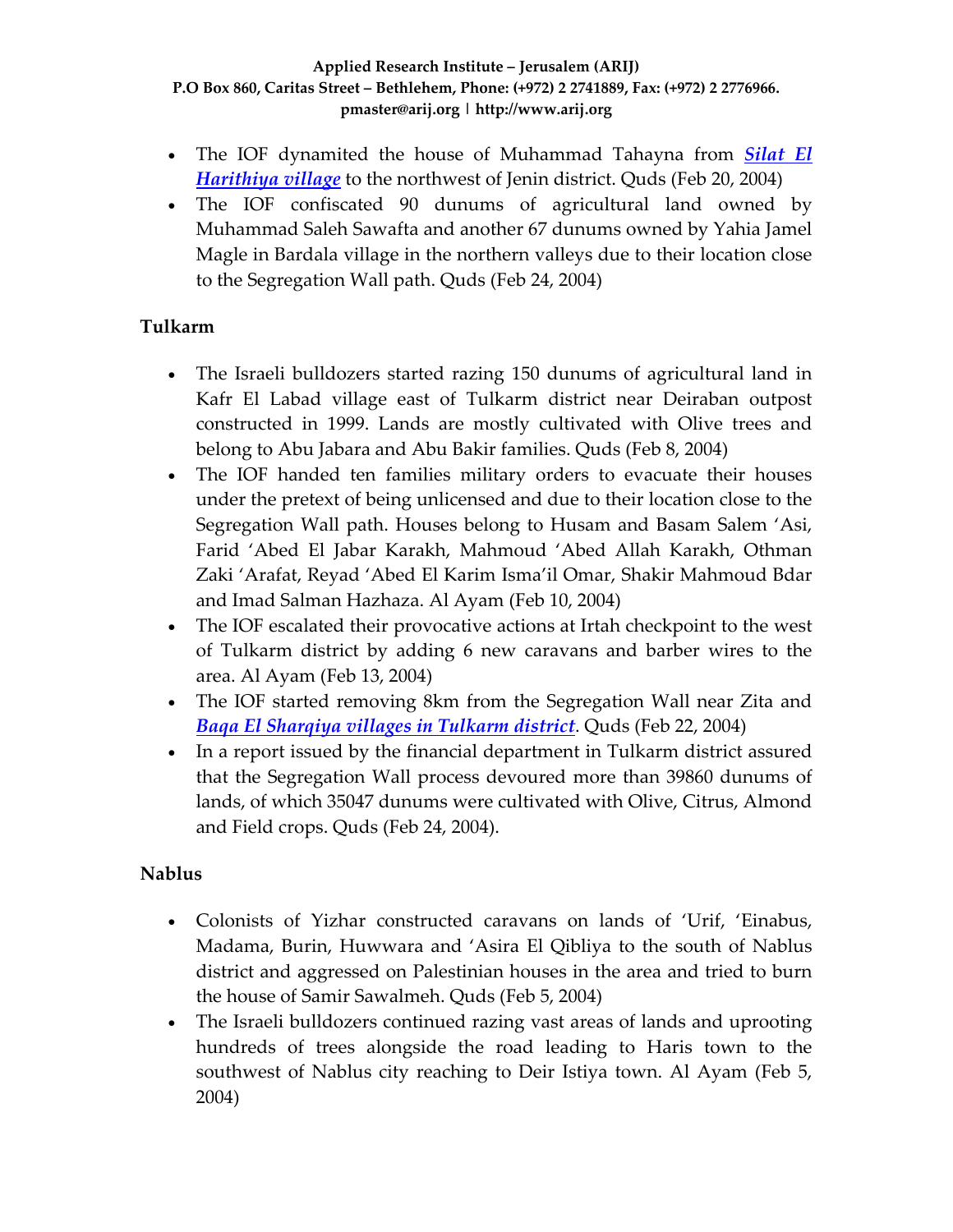- The IOF took over the house of Muhammad El Hatab south of Nablus city and turned it into a military barrack. Al Ayam (Feb 9, 2004)
- The IOF handed Muhammad Salim Ishtiya military order to confiscate his two dunums land in Tel town to construct a watch tower on the land. Al Ayam (Feb 16, 2004)
- The IOF handed landlords of Majdal Bani Fadil village near Nablus military orders to demolish 10 water wells under the pretext of not having building permits. The wells are 5km away from the Segregation Wall path and belong to Ibrahim Ahmad and Ahmad Fayiz. Quds (Feb 16, 2004)
- The IOF razed vast areas of agricultural lands near the Israeli checkpoint located at Beit Furik village entrance, in Nablus city. The IOF declared their intent to construct a secondary road that connects with the new military watch point that is going to be constructed in the area. Quds (Feb 20, 2004)

### **Jericho**

- The IOF demolished two houses each composed of four floors in Al 'Aroub neighborhood in Jericho district after forcing all dwellers to evacuate the houses under the threat of weapons. Houses belong to Mustafa Jalayta and Muhammad Issa. Wafa (Feb 1, 2004)
- The Israeli bulldozers razed 37 dunums of agricultural lands mostly cultivated with eggplants and Tomatos at the eastern entrance of Jericho near Elisha colony. Lands belong to Khalid Al Namri, Khader Al Namri, Marwan Sa'id and Khalid D'abes. &nbSp;Lands are located in area (C) under the full Israeli control. Quds (Feb 25, 2004). *Click here for [related](http://www.poica.org/editor/case_studies/view.php?recordID=344) [articles.](http://www.poica.org/editor/case_studies/view.php?recordID=344)*

### **Hebron**

- The IOF handed resident Musa Yousef Gabriel military order to evacuate their land southeast of Yatta city in a maximum duration of 48 hours claiming its location in a security zone. Al Ayam (Feb 5, 2004). Click here for related articles
- The IOF demolished two houses in Imneizil village to the south of Yatta town under the pretext of not having building permits. Houses belong to Ahmad and Nader Musa Ibhes. Al Ayam (Feb 7, 2004)
- The Israeli colonists completed the erection of 0.5km bypass road which connects Negohot colony west of Dura town, south of Hebron city with a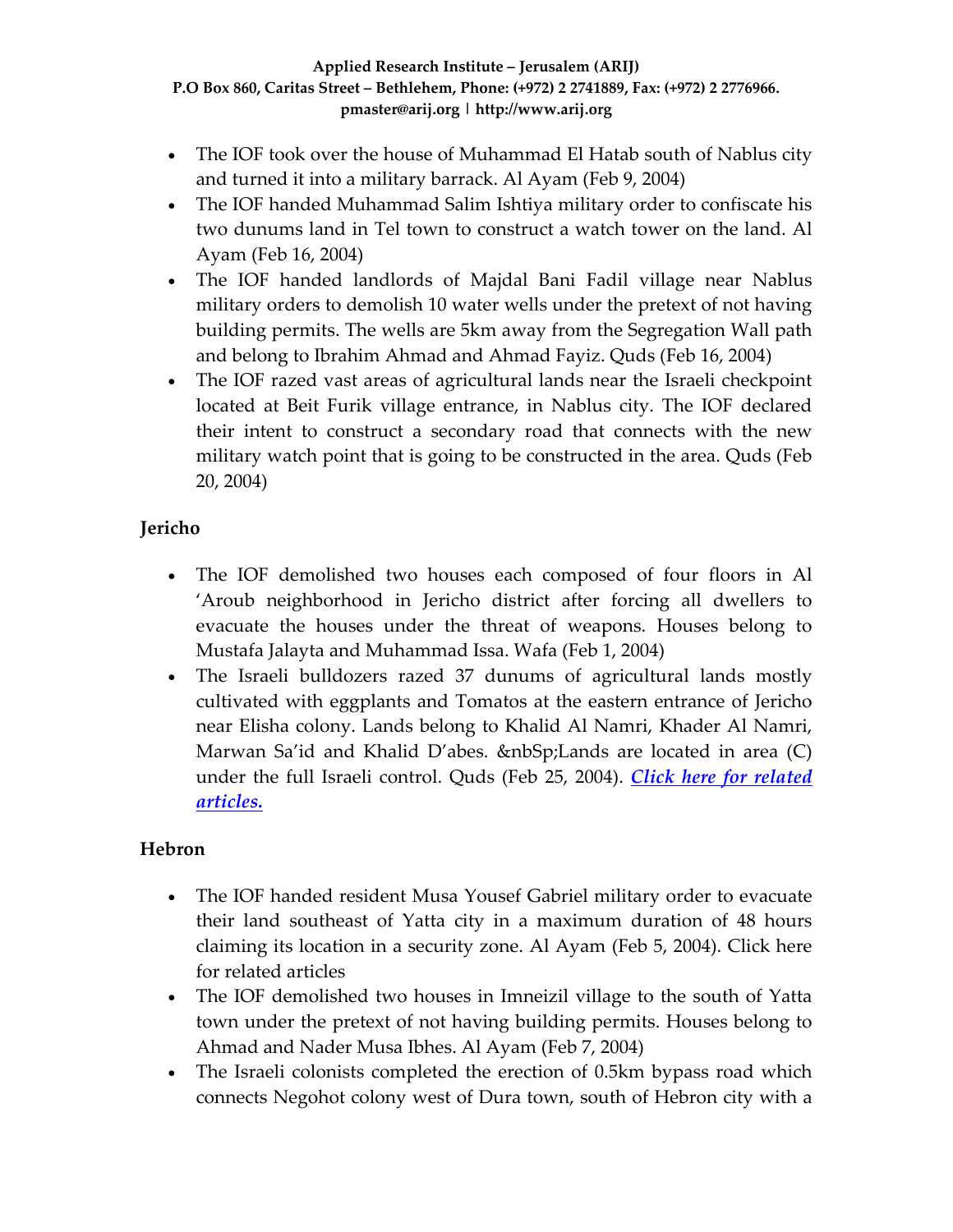new outpost being erected in the town. Lands belong to Kayed Shakir El Sewayti. Al Ayam (Feb 8, 2004)

- Colonists of Kharisena hedged 30 dunums of lands which belong to Omar El Agrab on the eastern side of the colony and cultivated it with fruitful trees. Same time, colonists of Karmil east of Yatta town cultivated tens of Dunums of Palestinians agricultural lands in Shumara area with Fruitful trees to make sure land is no longer used by Palestinians. Lands belong to Al Ka'abneh and Al Basayta tribes. Wafa (Feb 10, 2004)
- A group of Jewish colonists guarded by IOF tried to evacuate more than 36 families from Kherbit Genba to the east of Yatta town at favor of taking over 37 dunums of land. These provocative actins aimed at constructing part of the Segregation wall in the area. Quds (Feb 10, 2004)
- The Israeli bulldozers razed tens of dunums of lands in Khallet 'Abouda near Qiryat Arba' colony and belong to Da'na, Idres and Jaber families. Quds (Feb 10, 2004)
- Colonists of Negohot constructed a new caravan on a pre-confiscated land 100m away from Mizpe Lakhesh outpost to expand borders of the aforementioned outpost. Wafa (Feb 11, 2004)
- The IOF broke into Al Qasemi building composed of 30 apartments and belong to the Islamic welfare society in Namra area in Hebron city. They also took over an apartment and dynamited the door entrances of the building causing severe damages to the properties. Quds (Feb 11, 2004)
- Hundreds of dunums of agricultural lands in Hebron city, Dura, Sa'ir Halhul and Al Fuwar camp are threatened to be confiscated at favor of constructing three detailed master plans and erecting new military roads. The plans will include areas of Al Higra valley, Sha'b El Khataf, Al Dalba, Beit 'Anoun, Kherbit Zita in Sa'ir town, Qizoun and Wadi El Nasara to the east of Hebron city. Wafa+ Al Ayam (Feb 11, 2004)
- The IOF handed resident Shakir El Sewayti from *Beit ['Awa](http://www.poica.org/editor/case_studies/view.php?recordID=318) town to the [southwest](http://www.poica.org/editor/case_studies/view.php?recordID=318) of Hebron* city military order (T/2/04) to confiscate his ½ dunum of land to the west of Negohot colony. Al Ayam+ Quds (Feb 13, 2004)
- Colonists of Karmel started razing the pre-confiscated 50 dunums of lands east of Yatta town to the south of Hebron city and installed cement blocks and caravans to expand the colony's borders. Lands belong to 'Eid Yasin Al Hathalin and Salim Al Hathalin. Wafa (Feb 18, 2004)
- The IOF handed three families in Al Beqa'a area east of Hebron city military orders to demolish their houses located near *[Kharesina](http://www.poica.org/editor/case_studies/view.php?recordID=243) and*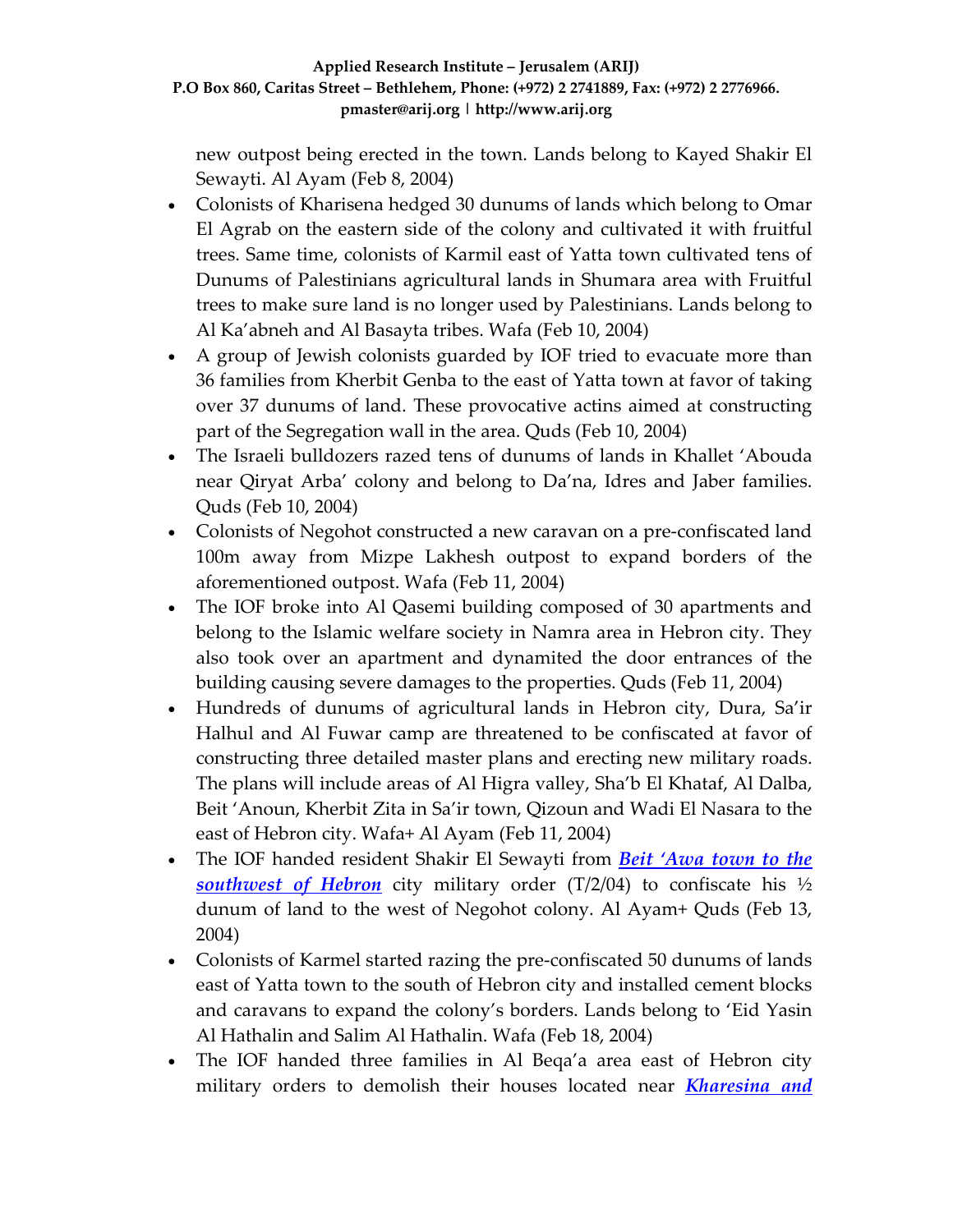*Qiryat Arba' [colonies](http://www.poica.org/editor/case_studies/view.php?recordID=243)* under the pretext of not having building permits. Houses belong to Fadal Salim Jaber, Kayed Fadal Jaber and Fahmi Badir Jaber. The IOF also handed 6 military orders to families in Yatta town such as Bade' 'Ali Al Shamesti, Isaac 'Ali El Sha'aben for the same reason. Quds (Feb 20, 2004)

- The Segregation Wall planned to be constructed on lands of Hebron district will devour more than 49% of Hebron total land area and isolate 60,000 inhabitants. Wafa (Feb 22, 2004)
- Israel is planning to add 20 new housing units to Kharesina colony located to the northeast of Hebron district whereby the Land defense committee assured that the Segregation Wall being built around the colonies of *[Kharesina](http://www.poica.org/editor/case_studies/view.php?recordID=318) and Qiryat Arba'* will devour 1500 dunums of agricultural lands located between the two aforementioned colonies. Al Ayam (Feb 23, 2004).
- The IOF uprooted 70 Pine trees located close to an agricultural station in Hebron city under the pretext of providing security for Israeli's using the nearby road. Quds+ Al Ayam (Feb 25, 2004)
- The IOF uprooted 50 Olive trees in Al Liya area in the northern entrance of Idhna town to construct a military watch tower. Trees belong to Fadil, Mahmoud and Muhammad Musa Jaber Noufal. Not forgetting to mention that the IOF uprooted 100 Olive trees in the same area two months ago and belong to 'Abed El Azem El Qaysi and Issa Mahasneh. Wafa (Feb 25, 2004)
- The IOF uprooted 35 Olive trees in Idhna city under the pretext of providing security for Israelis using road 35. Al Ayam (Feb 26, 2004)
- The Israeli bulldozers razed 15 dunums of agricultural lands which belong to Khalefa Da'na near Kharesina colony to construct a new security fence in the southwestern part of the colony. Al Ayam (Feb 27, 2004)

### **Gaza**

- The IOF partially demolished two houses owned by Yasir 'Abed El Hamid Abu Al 'Aysh and 'Abed El 'Aziz Shahin in Tel El Sultan neighborhood in Rafah city. Wafa (Feb 2, 2004). *Click here for related [articles](http://www.poica.org/editor/case_studies/view.php?recordID=307)*
- The Israeli bulldozers razed vast areas of land near the coastal road in southern Gaza on the way to *[Netzarim](http://www.poica.org/editor/case_studies/view.php?recordID=363) colony*. Wafa (Feb 3, 2004)
- The Israeli bulldozers razed three plastic houses cultivated with Vegetables and belong to 'Abed El Karim Al Astal, Mahmoud Al Astal and Sami Al Astal located in Al Sater El Gharbi area north of Khan Yunis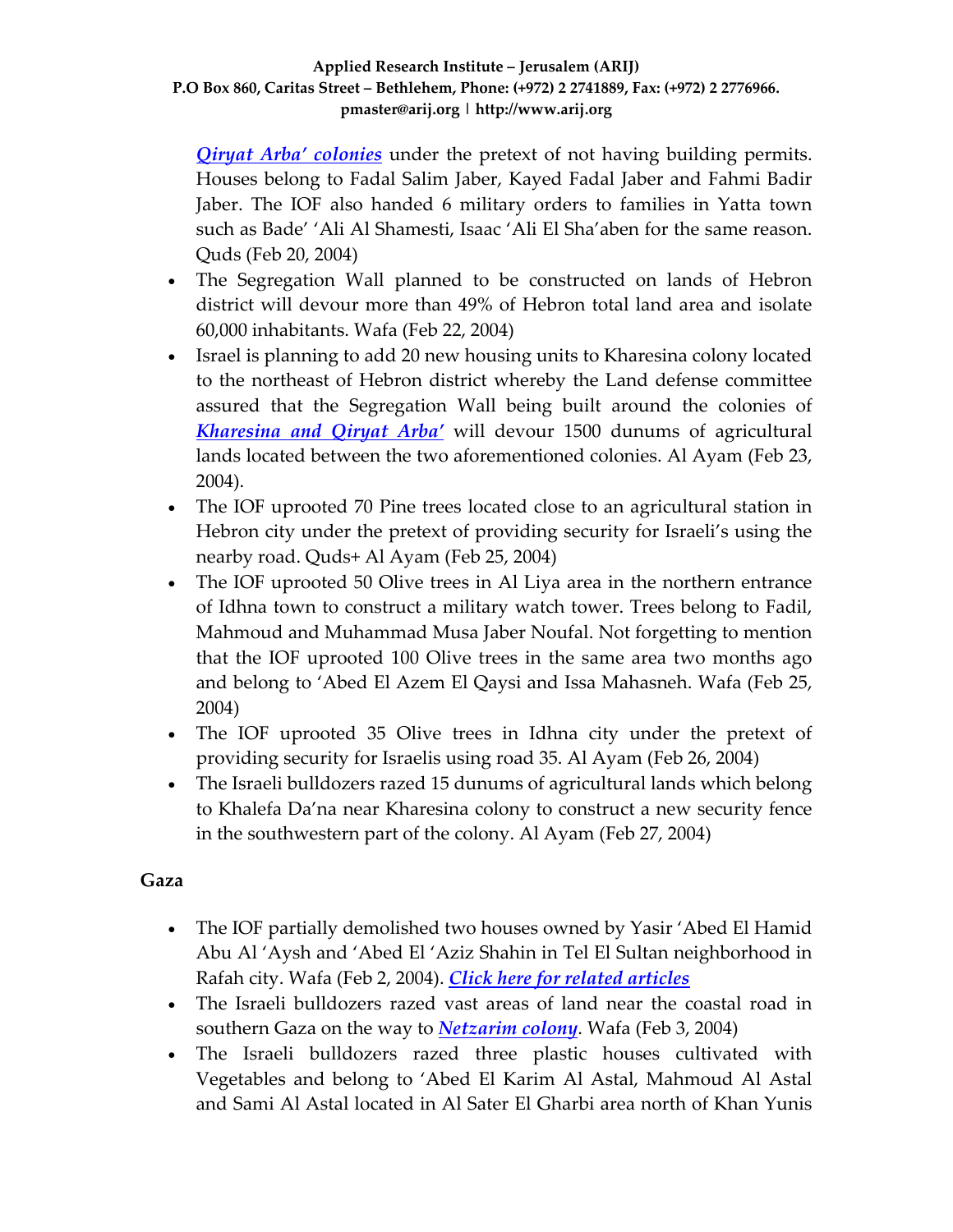city; furthermore, the IOF erected 30m length and 7m width trench near the house of Al Astal family. Al Ayam (Feb 5, 2004)

- The Israeli bulldozers invaded Yibna and Rafah- Block (O) camps and razed vast areas of land to continue the construction of an Iron Wall alongside the Palestinian‐ Egyptian borders; on the other hand, the IOF erected new watch towers and constructed new roads within the Israeli military base of Tel Zu'rub to the west of Rafah governorate. Al Ayam (Feb 6, 2004)
- The IOF handed families of Abu Samra, At Twashi, Abu Bashir, Al Agha and Al Qudra living near *Kfar [Darom](http://www.poica.org/editor/case_studies/view.php?recordID=354) colony to the east of Deir El Balah [city](http://www.poica.org/editor/case_studies/view.php?recordID=354)* notifications stating the confiscation of 200 dunums of lands for the construction of a security fence around the colony. Quds (Feb 8, 2004)
- The Israeli bulldozers razed vast areas of lands near *Kfar [Darom](http://www.poica.org/editor/case_studies/view.php?recordID=354) colony to the east of Deir El [Balah](http://www.poica.org/editor/case_studies/view.php?recordID=354) city* and belong to Sa'id Natat. Wafa (Feb 10, 2004)
- More than 20 Israeli families received tenders to construct new housing units in *Neve [Dekalim](http://www.poica.org/editor/case_studies/view.php?recordID=364) colony*. Quds (Feb 10, 2004)
- The Israeli bulldozers razed vast areas of lands cultivated with Olive and Fruitful trees east of Gaza city and owned by Hasanein family. Wafa (Feb 11, 2004)
- The Israeli bulldozers and under a heavy barrage of gunfire staged into Al Sha'out area to the southwest of Rafah and dynamited a five-storey building belongs to Sha'th family after planting it with heavy explosive devices; As a result, 20 dwellers were displayed. Wafa (Feb 11, 2004)
- The IOF incurred Al Shaga'iya neighborhood to the east of Gaza city and dynamited the two‐storey house of Ashraf Hasanien along with another Laboratory owned by Ahmad Mudalal. Quds (Feb 12, 2004)
- Israel intends to construct another Security fence around *Moraj [colony](http://www.poica.org/editor/case_studies/Moraj.jpg) in [Gaza](http://www.poica.org/editor/case_studies/Moraj.jpg) Strip*, same like the one being constructed near Netzarim colony. Al Ayam (Feb 12, 2004)
- The IOF completely demolished 6 houses and another 13 houses were partially damaged in Zu'rub area and Al Sha'out camp. The IOF also demolished the walls of three schools and a cement factory in the area. Quds (Feb 13, 2004)
- The IOF demolished the house of Anees Abu Maghaseb and razed 15 dunums of lands in Wadi El Salqa area to the east of Deir El Balah city cultivated with Olive, Palm and Vegetables which belong to Abu Mughaseb and Al Sumari families. Al Ayam+ Quds (Feb 13, 2004)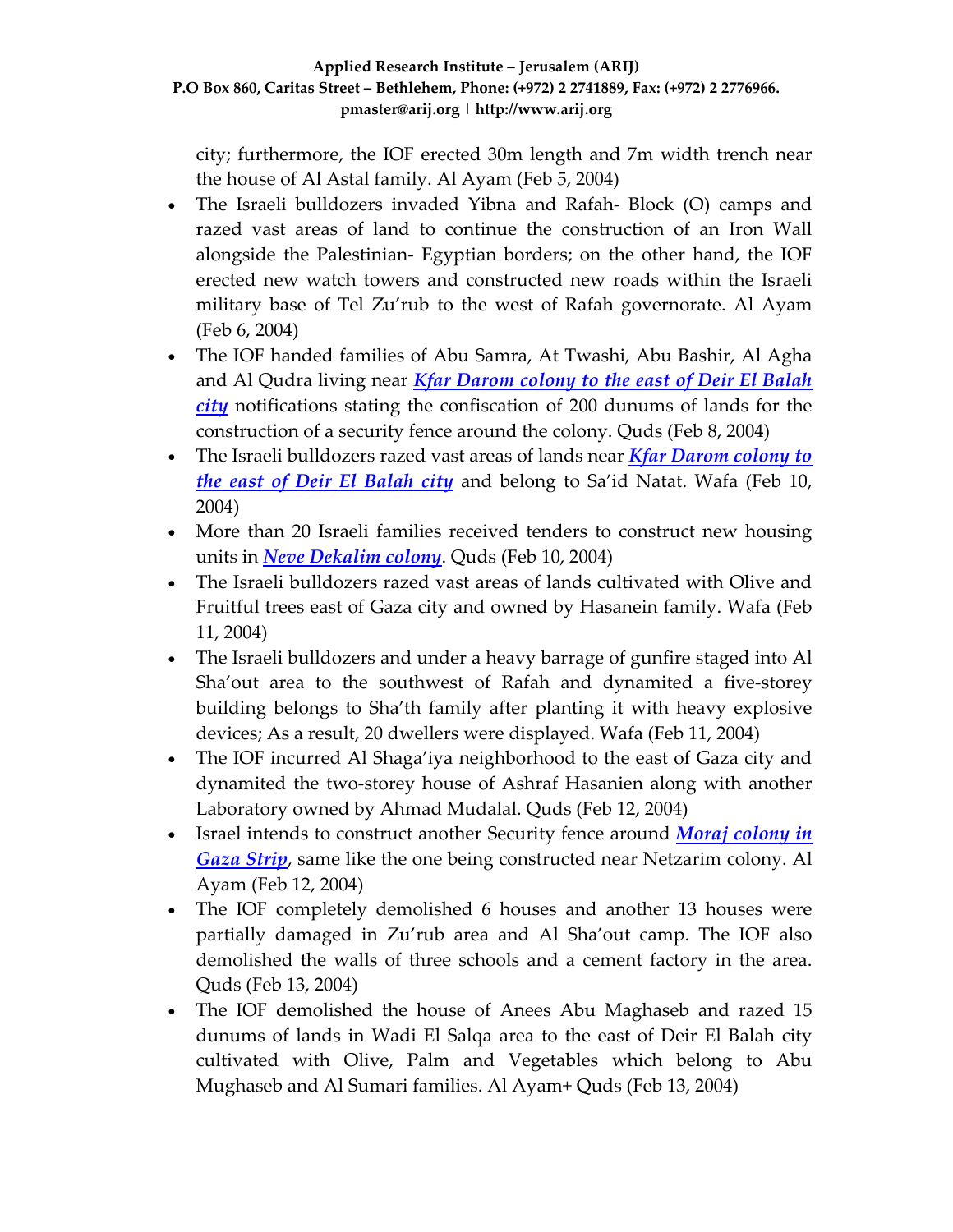- The Israeli bulldozers demolished the western wall of Haifa cemetery south of Al Namsawi neighborhood in Khan Younis city. Quds (Feb 16, 2004)
- A Jewish council is planning to construct three new colonies in Gaza Strip, the first to be established between *Netzer [Hazani](http://www.poica.org/editor/case_studies/Nezer%20Hazani.jpg)* and *[Ganei](http://www.poica.org/editor/case_studies/Ganne%20Tal.jpg) Tal* colonies, while the second in the southern part of Gaza between Atzmona and Rafih Yam colonies whereby the last one will be established in the northern part of the Strip between*Elei [Sinai](http://www.poica.org/editor/case_studies/Ele%20Sinai.jpg)* and *[Dugit](http://www.poica.org/editor/case_studies/Dugit.jpg)* colonies. According to the Peace now movement intensive colonial activities are taking place in 49 colonies and outposts in Gaza Strip, such as constructing 48 new housing units in Qatif colony. Quds (Feb 16, 2004)
- In a report issued by the State information service in Gaza assured that the area of Gaza Strip is 365,000 dunums in which 46000 dunums (12, 6%) of the area are for designated for colonies and inhabited by more than 7000 colonists. Moreover 9 religious colonies exist in the Strip. Quds (Feb 18, 2004)
- The Israeli bulldozers and under heavy barrage of gunfire staged into Al 'Araba area in Rafah city to the south of the Strip and razed more than 20 dunums of lands along with 16 plastic houses which belong to families of Abu Zayed, Daher, Al Satri and Abu Hameda to create a separation area around the nearby colony of Moraj. Wafa (Feb 18, 2004)
- The IOF staged into Al Khuza'a and Al Satr El Gharbi areas east and north of Khan Yunis city and constructed two watch towers southeast Khuza'a area. Al Ayam (Feb 18, 2004)
- The Israeli bulldozers staged into Al Baraka area to the south of Deir El Balah city and razed three dunums of lands cultivated with Guava and other four plastic houses which belong to Al Reyati family. The IOF also razed three dunums land cultivated with Palm trees and owned by Abu Shamas family. Wafa (Feb 20, 2004)
- Khan Yunis Governor assured that the IOF uprooted more than 7800 Palm trees since the beginning of the second Intifada in September 2000. Al Ayam (Feb 21, 2004)
- The IOF razed vast areas of agricultural lands which belong to Walid Abu Zahra and partially demolished the house of Odeh Al Malalha in Al 'Areiba area near Morag colony to the north of Rafah city to expand the area between the Palestinian houses and the aforementioned colony. Wafa (Feb 22, 2004)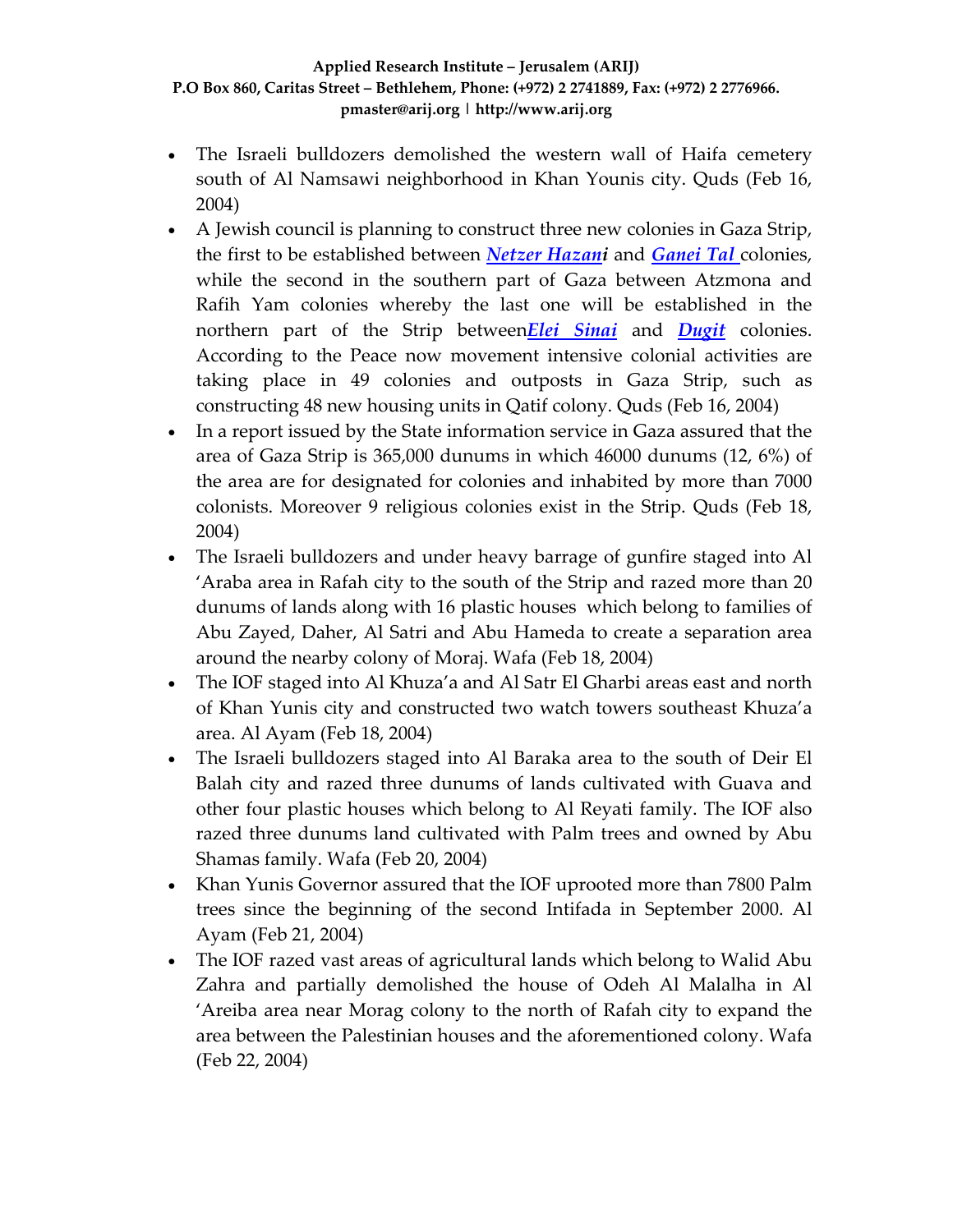- The IOF handed some landowners in Deir El Balah city military orders to confiscate their agricultural lands near *Kfar [Darom](http://www.poica.org/editor/case_studies/view.php?recordID=354) colony* to construct a Security Wall around the colony. Quds (Feb 24, 2004)
- The IOF handed notifications to the Abu Madin family and the Islamic Waqf near *[Netzarim](http://www.poica.org/editor/case_studies/view.php?recordID=363) colony* confiscate 27 dunums of agricultural lands to construct a security fence around the colony as a result 300 hundreds of dunums of lands are threatened to be confiscated. Wafa+ ARIJ (Feb 25, 2004)
- The Israeli bulldozers razed ten dunums of lands located 1500m east of *Kfar [Darom](http://www.poica.org/editor/case_studies/Kfar%20Darum.jpg) colony* in Deir El Balah city at favor of constructing new military base in the area. Lands belong to Abu Gharaba family. Al Ayam (Feb 25, 2004)
- The IOF invaded El Mughraqa area to the south of Gaza city and razed ten dunums of agricultural lands cultivated with Olive trees and Grapes which belong to Abu Kamil family to continue constructing the Wall around *[Netzarim](http://www.poica.org/editor/case_studies/view.php?recordID=363) colony*. Al Ayam (Feb 26, 2004)
- The Israeli bulldozers invaded Beit Hanoun city and razed 120 stores near the industrial zone under the pretext of searching for what Israelis refer to as "arms‐smuggling tunnels", claiming the existence of one 60m long secret tunnel used by terrorists groups. The IOF also razed vast areas of agricultural lands in the area. Wafa+ Quds+ IPC (Feb 27, 2004)
- The Israeli bulldozers supplied *[Netzarim](http://www.poica.org/editor/case_studies/Netzarim%20pic.jpg) colony* located south of Gaza city with constructional equipments necessary to expand the colonyʹs borders and to continue the construction of the 560m length and 15m width security fence around the colony. Quds (Feb 27, 2004)
- In a report issued by The Palestinian center for human rights assured that the IOF Incurred 7 times into Gaza Strip during the last week and razed more than 50 dunums of agricultural lands mostly cultivated with Fruitful trees. Al Ayam (Feb 28, 2004)

### **Ramallah**

- The IOF incurred into the town of Silwad north of Ramallah district and dynamited three houses after planting them with explosive devices, forcing all dwellers to evacuate the houses under the threat of weapons. Houses belong to Mu'ayad 'Abed El Hakim Shoukry, Faraj Isma'il Al Natwor and his father's house. Wafa (Feb 1, 2004)
- The second phase of the Segregation Wall which Israel intends to construct on lands of *Budrus village to the west of [Ramallah](http://www.poica.org/editor/case_studies/view.php?recordID=335) district* will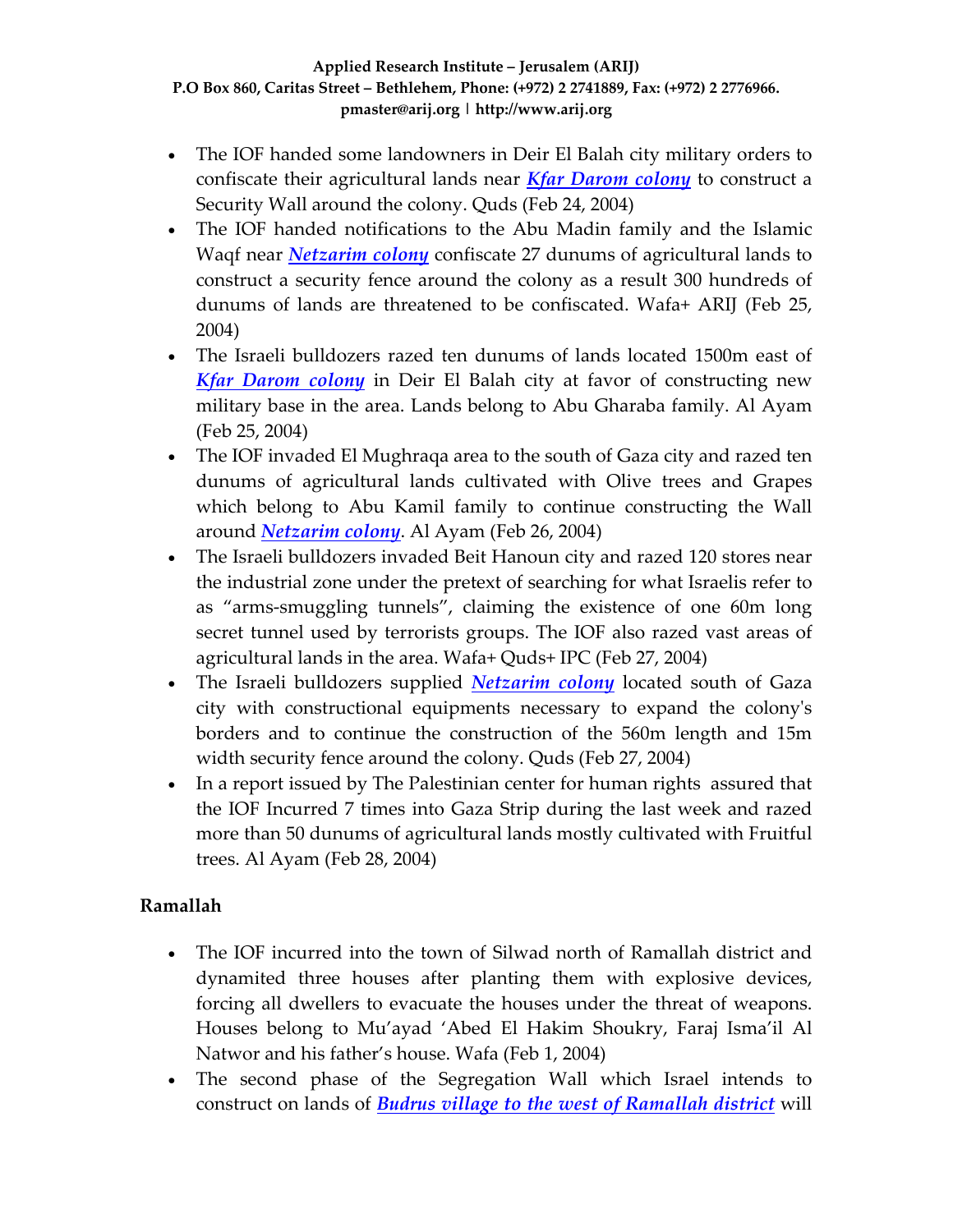devour hundreds of dunums of lands mostly cultivated with Olive trees. The Wall route will cut off Al Sufouf Olive forest located on the eastern and western parts of the village. Quds (Feb 9, 2004)

- The IOF confiscated 12000 dunums of agricultural land in Betunia and Beit 'Ur Al Fuqa cities. About 1550 dunums are to be used for the construction of Segregation Wall while the rest to be considered as security zones surrounding the Wall. Most of the lands are cultivated with Olive trees and field crops. 7 houses are threatened to be isolated in Beit 'Ur El Fuqa village along with one school which houses students from the nearby village of At Tira. Quds (Feb 18, 2004) Quds+ Ramallah municipality (Feb 11, 2004)
- Colonists of Telmud uprooted 30 Olive trees belong to Fahed Ahmad Hussein and Fahed 'Ahed Sam'an in Ras Karkar village to the west of Ramallah district. Quds (Feb 13, 2004)
- The IOF sprayed 300 dunums of agricultural lands in *Al Midya [village](http://www.poica.org/editor/case_studies/view.php?recordID=285) west of [Ramallah](http://www.poica.org/editor/case_studies/view.php?recordID=285)* district with Herbicides. Lands are cultivated with field crops. Al Ayam (Feb 13, 2004)
- The IOF handed Muhammad Ahmad Saber Ed Dik, Hathifa Rashed Ghanim, 'Ala' and Mustafa Haroun, and Bilal Isma'il Zara' military orders to demolish their houses in the village of Kfar Ni'ma located to the west of Ramallah city. Wafa (Feb 18, 2004)
- The Israeli bulldozers razed vast areas of agricultural lands cultivated with Olive trees in Beit Sira village to the west of Ramallah district to continue with the Segregation Wall activities. Quds (Feb 25, 2004)

# **Tubas**

- The IOF started constructing 5 parts of the Segregation Wall in the northern valleys. Such parts will extend the length of the Wall in the valleys to reach the complexes. Wafa (Feb 17, 2004). *Click here for [related](http://www.poica.org/editor/case_studies/view.php?recordID=322) [articles](http://www.poica.org/editor/case_studies/view.php?recordID=322)*
- The IOF handed residents in the northern valleys military orders to confiscate their lands for the Segregation Wall process. The threatened lands are located within the following blocks:
- ∙ **Block 34: Parcel 16, 18, 34, 19, 1**
- ∙ **Block 80, Parcel 3, 1**
- ∙ **Block 81, Parcel 7**
- ∙ **Block 116, Parcel 7, 5, 3**
- ∙ **Block 119, Parcel 3, 6** Wafa (Feb 18, 2004)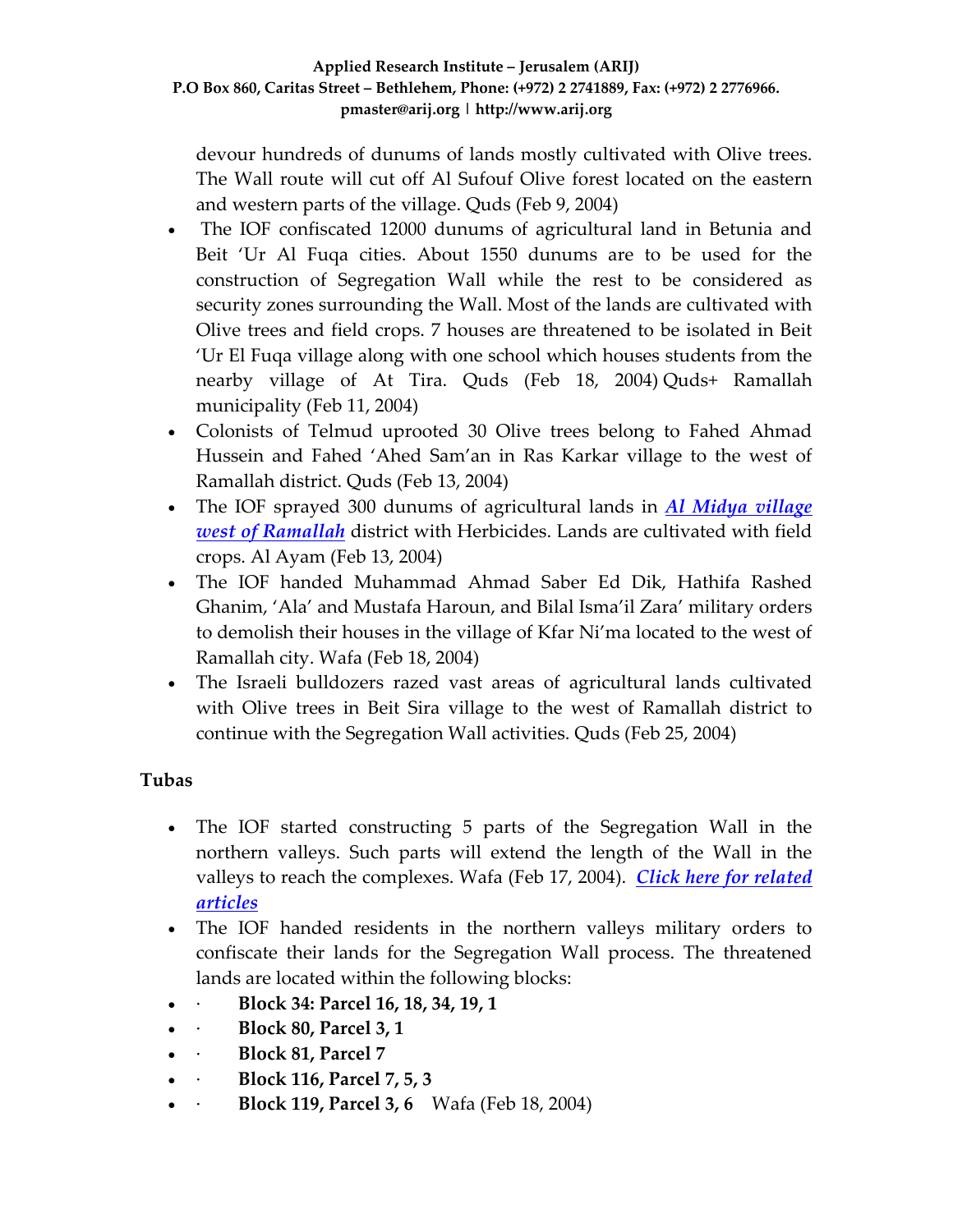### **Salfit**

- The IOF dynamited the three- storey house of Husam Al Halabi after planting it with heavy explosive devices, causing severe damages to the nearby houses. Quds+ Al Ayam (Feb 20, 2004)
- The IOF dynamited the two-storey house of Ahmad 'Abed El Qader Islem to the west of Salfit city and turned it to a heap of rubble after planting it with heavy explosive devices. Quds (Feb 24, 2004)
- The IOF warned residents of Abu El Rayat area to the west of Salfit city to evacuate their land and properties including 700 Sheep and 50 cows to construct the Segregation Wall in the area. Among the landlord, the following were known : 'Abed El Wahab Hussein 'Abed Allah, Naji Husni Issa Musa, Jaser Ahmad Daoud 'Abed Allah, 'Azmi Hussein Saleh Musa, 'Abed Allah 'Ali Saleh Hamad and 'Abed Allah 'Ali Mahmoud Musa. Wafa (Feb 28, 2004) . *Click here for related case [studies](http://www.poica.org/editor/case_studies/view.php?recordID=330)*

### **Others**

- The Israeli Prime Minster Ariel Sharon intends to dismantle 17 colonies out of 21 in Gaza Strip and another three in the West Bank in a maximum duration of one or two years. Quds (Feb 5, 2004)
- Israel intends to reroute the Segregation Wall path towards the Armistice (Line) Green line, a one hundred kilometers less than it was planned before. Quds (Feb 9, 2004)
- The Israeli Helicopters sprayed with Herbicides more than 1500 dunums cultivated with wheat and owned by At Turi family in Rahat city in the Nagav. Wafa (Feb 10, 2004).
- The Israeli Financial committee agreed on transferring \$20 million dollars for colonial activities in the Palestinian Territories. Quds (Feb 18, 2004)
- In a report issued by the Israeli movement "Peace now" assured that 16 new outposts were constructed by the IOF during the year 2003 to reach a total of 102. Quds (Feb 19, 2004)
- An Israeli family started building an apartment on part of Ijzim Islamic cemetery near Haifa which was evacuated in 1948. Wafa (Feb 20, 2004).
- Israel intends to change the master plan of the "Double Segregation Wall" which was approved to be constructed in Beit Haron colony three months ago. The path is changed to go along the Armistice line (Green line) and will include colonies of Ma'ale Ha'amesha, Qiryat 'Anabem and Har Adar. Quds (Feb 20, 2004)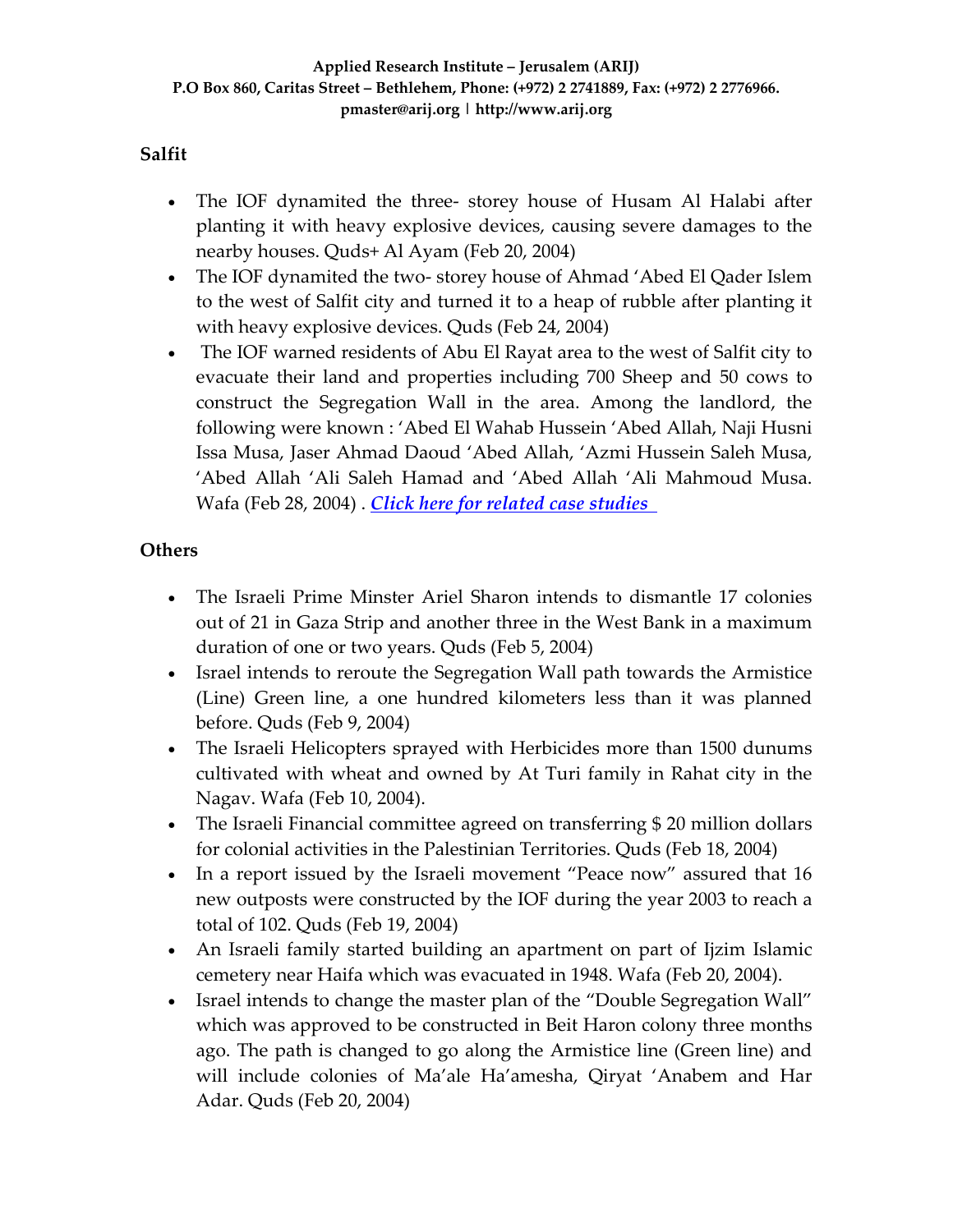- According to the plan declared by the Israeli prime minister Ariel Sharon, all colonies of the West Bank will be dismantled and evacuated except five: Ariel, Ma'ale Adumim, Qiryat Arba', Betar 'Elit and Gosh Etzion. Quds (Feb 21, 2004)
- Israel plans to change the Segregation Wall path as follows:
- 1. The Segregation Wall Part east of the Jordan valley won't be constructed.
- 2. The Segregation Wall parts that were supposed to include Ariel and Kedumim colonies won't be constructed.
- 3. The Segregation Wall "double parts" in front of Ben‐Gurion airport won't be constructed.
- 4. The Segregation Wall part Israel is constructing between Alkana and Jerusalem will become 95km length instead of 250km. Al Ayam (Feb 23, 2004)
- The IOF demolished the house of Yousef Teti in Al Ba'na village in the Golan Heights and uprooted Olive trees cultivated in the vicinity of the house under the pretext of being built on lands belong to Israel. The IOF also demolished another two "under‐construction" houses in the same area. Wafa (Feb 25, 2004)

| Governorate Confiscated Threatened | Land<br>(Dunums) | Land<br>(Dunums) | Uprooted House<br>Trees | Demolished to be | Houses<br>Threatened<br>demolished |
|------------------------------------|------------------|------------------|-------------------------|------------------|------------------------------------|
| Bethlehem                          | 10               | O                | $\Omega$                | 14               | 3                                  |
| Jerusalem                          | 40               | 1210             | 1450                    | 17               | 10                                 |
| Jenin                              | 303              | $\theta$         | 3850                    | 3                | $\theta$                           |
| Tulkarem                           | 150              | $\theta$         | 3000                    | $\overline{0}$   | 10                                 |
| Ramallah                           | 12000            | $\theta$         | 30                      | 3                | $\overline{4}$                     |
| <b>Nablus</b>                      | $\overline{2}$   | $\theta$         | $\Omega$                | $\theta$         | $\theta$                           |
| Salfit                             | 0                | $\theta$         | $\theta$                | 5                | $\theta$                           |
| Jericho                            | 37               | $\theta$         | $\Omega$                | 8                | $\theta$                           |
| Gaza                               | 288              | 300              | 384                     | 14               | $\Omega$                           |
| Qalqilyia                          | $\theta$         | 0                | $\Omega$                | $\theta$         | $\theta$                           |
| Hebron                             | 95.5             | 37               | 155                     | $\overline{2}$   | 9                                  |